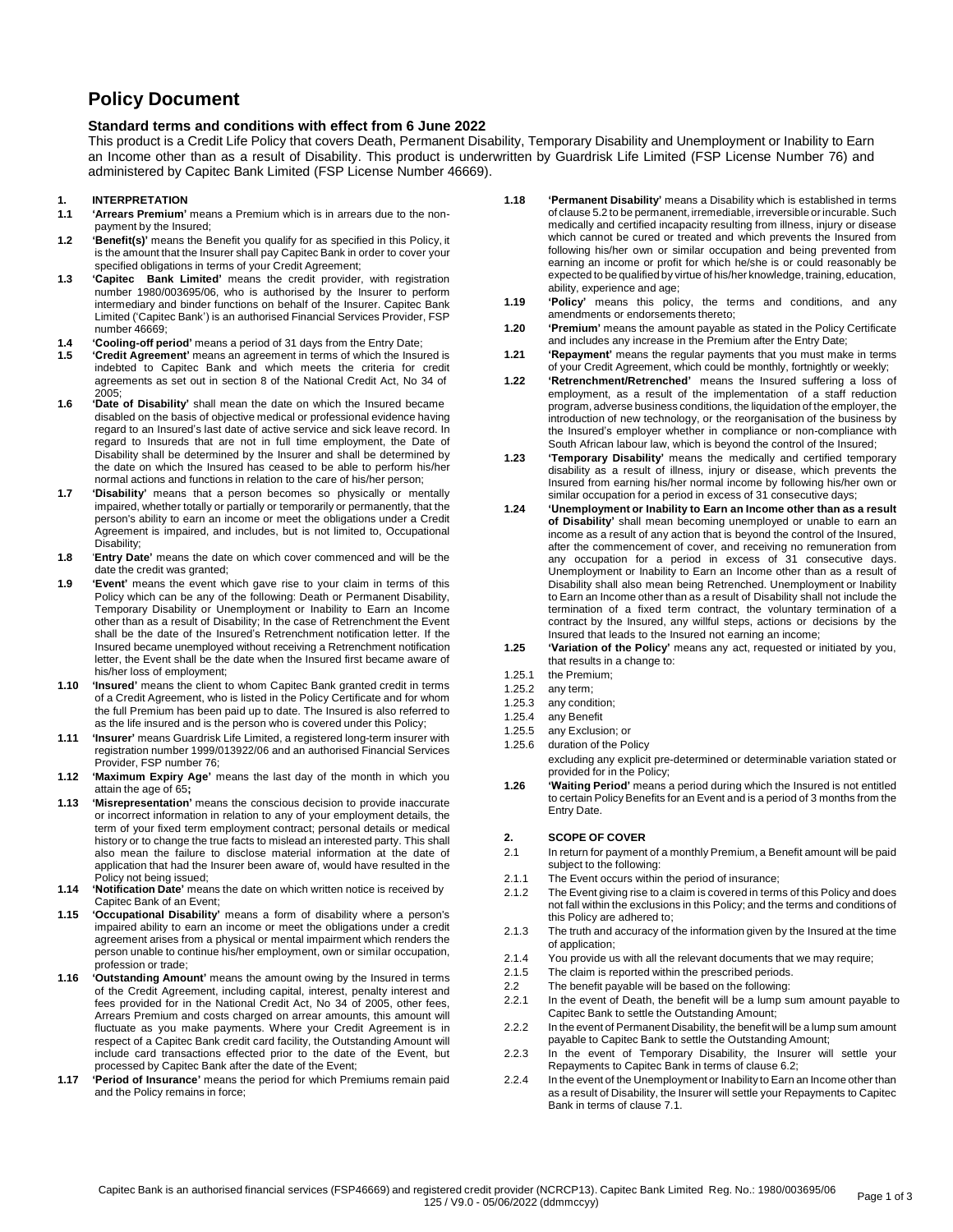# **3. ELIGIBILITY**

- 3.1 You qualify for this Policy if:
- 3.1.1 You have a Credit Agreement with Capitec Bank and elected to maintain this Policy;
- 3.1.2 You have an Outstanding Amount with Capitec Bank; and
- 3.1.3 You are over the age of 18;
- 3.1.4 You are under the Maximum Expiry Age;
- 3.1.5 Your Premiums are up to date on the occurrence of an Event.
- 3.2 This clause 3.2 applies only if the Credit Agreement requires you to maintain credit insurance cover in respect of your outstanding obligations towards Capitec Bank. For your protection this Policy is offered in terms of a Credit Agreement with Capitec Bank. You have the right not to take this Credit Life Policy, but then you have to cede an alternate policy to Capitec Bank and the interest of Capitec Bank must be noted and recorded by the Insurer. Such policy must have at least the same benefits as referred to in Regulation 3 of the Final Credit Life Insurance Regulations of 2017, promulgated in terms of the National Credit Act 34 of 2005 and the alternate policy must be acceptable to Capitec Bank.
- **3.3** Should your circumstances change in relation to your employment at any time after the Entry Date and by virtue of the change you no longer qualify for Benefits (i.e. you now fall outside the scope of cover and within the exclusions as provided by the Policy), you must inform Capitec Bank immediately so that you are no longer charged a Premium.

### **4. DEATH BENEFIT**

4.1 The Outstanding Amount as at the date of death will be paid if you pass away.

### **5. PERMANENT DISABILITY BENEFIT**

- 5.1 The Outstanding Amount as at the Date of Disability will be paid if you become Permanently Disabled.
- 5.2 Valid claims will be paid after an assessment period of 6 months from the Date of Disability. This is to establish whether you are Permanently Disabled. The Insurer may waive this period at its sole discretion if permanency of the condition is established earlier.

### **6 TEMPORARY DISABILITY BENEFIT**

- 6.1 Valid claims will be paid after an assessment period of 3 months from the Notification Date. This is to establish whether you are Temporarily Disabled. The Insurer may waive this period at its sole discretion if the temporary nature of the condition is established earlier.
- 6.2 In the event of Temporary Disability, the Insurer will settle your
- Repayments that become due and payable after your loss of income: 6.2.1 for a period of 12 months; or
- 6.2.2 for the remaining period of your Credit Agreement; or
- 6.2.3 until you are no longer disabled.
- The Benefit will be payable for whichever is the shorter period.
- 6.3 You have an obligation to notify Capitec Bank immediately should you no longer have a Temporary Disability.
- 6.4 If you are rehabilitated from a Temporary Disability for which you have claimed and you suffer another Temporary Disability, then you may claim the Benefit again.
- 6.5 If Capitec pays Repayments while or after you have become reemployed, Capitec will have the right to claim payment of these Repayments from you.

### **7. UNEMPLOYMENT OR INABILITY TO EARN AN INCOME OTHER THAN AS A RESULT OF DISABILITY BENEFIT**

- **7.1** In the event of Unemployment or Inability to Earn an Income other than as a result of Disability, the Insurer will settle your Repayments that become due and payable after your loss of income:
- 7.1.1 for a period of 24 months; or
- 7.1.2 for the remaining period of your Credit Agreement; or
- 7.1.3 until you find employment or are able to earn an income. The Benefit will be payable for whichever is the shorter period.
- 7.2 If you are not employed on the Entry Date you will not be covered for Unemployment or Inability to Earn an Income other than as a result of Disability, and you will not be charged for it.
- 7.3 No Benefit will be paid if you are Retrenched or notified of your Retrenchment or your employment is terminated within the Waiting Period.
- 7.4 In the event of Unemployment or Inability to Earn an Income other than as a result of Disability, you have an obligation to inform Capitec Bank when you have found employment.
- 7.5 Capitec Bank has the right to investigate and monitor your account(s) and credit or other behaviour in order to ascertain if you have become reemployed.
- 7.6 If you settle existing Capitec loans or Capitec facilities ("Existing Credit") with new Capitec loans or Capitec facilities ("New Credit"), the Waiting Period will not apply to that portion of the New Credit used to settle the Existing Credit, provided that all of the Existing Credit was insured against

Unemployment or Inability to Earn an Income other than as a result of Disability and 3 (three) months had elapsed since the Existing Credit was taken up.

#### **8. PENSIONERS, SELF-EMPLOYMENT AND EMPLOYMENT IN THE INFORMAL SECTOR**

8.1 If you are a pensioner, self-employed or you are employed in the informal sector at the Entry Date, you will not be charged and covered for Occupational Disability but you will however be covered for Death as well as Temporary and Permanent Disability.

# **9. EXCLUSIONS**<br>9.1 If you experiend

- If you experience Unemployment or Inability to Earn an Income other than as a result of Disability, no Benefit will be payable if such Unemployment or Inability to Earn an Income other than as a result of Disability is as a result of:
- 9.1.1 Lawful dismissal, including dismissal as a result of willful misconduct that is a violation of some established, definite rule of conduct, a forbidden act, willful dereliction of duty, or misconduct;
- 9.1.2 Voluntary forfeiture of salary, wages, or other employment income;
- 9.1.3 Voluntary retrenchment or voluntary termination of employment;
- 9.1.4 Resignation;
- 9.1.5 Retirement;
- 9.1.6 Participation in an unprotected strike;
- 9.1.7 Retrenchment or termination of employment of which you were aware of or received notice of within the Waiting Period.
- 9.2 If you die or become Disabled, no Benefit will be payable if such death or Disability is a result of:
- 9.2.1 Active participation in war, invasion, acts of foreign enemies, hostilities, warlike operations (whether war be declared or not), civil war, insurrection, rebellion, revolution, civil commotion or uprisings, military power;
- 9.2.2 The use of nuclear, biological or chemical weapons, or any radioactive contamination.

### **10. PREMIUM PAYMENT**

- 10.1 The Premium is payable monthly in arrears and:
- 10.1.1 For credit facilities, a Rand amount or percentage shall be charged per every R 1000 of the average utilisation of your credit limit in your statement cycle (please refer to your credit facility agreement);
- 10.1.2 For loans, a Rand amount or percentage shall be charged per every R 1000 of the Outstanding Amount.
- 10.2 We will review the Premium annually and should the premium not be sufficient to maintain the Policy Benefits, your premium will be increased, subject to us giving you at least 31 days' written notice of such increase.
- 10.3 If we do not receive your Premium on the due date, a grace period of 31 days will be given to you to keep the Policy up to date. During the grace period all Benefits will remain in force. If any Event occurs during the grace period that results in a valid claim, the Benefit will be paid subject to the payment of outstanding Premiums. Should you fail to pay the Premium, Capitec Bank will be entitled (but not obliged) to pay the Premium on your behalf and recover the Premium from you in terms of the Credit Agreement. The Premium paid by Capitec Bank on your behalf will be debited to the Outstanding Amount. Should a Premium remain unpaid for a period longer than the grace period and if Capitec Bank chooses not to pay the Premium on your behalf, the Policy will lapse automatically and all Benefits will cease.
- 10.4 Where the Policy has lapsed, the Policy may be reinstated subject to approval by the Insurer. Reinstatements will at all times be subject to such conditions as the Insurer may determine. The Insurer will not entertain reinstatement of a lapsed Policy until all Arrear Premiums have been paid to the Insurer.

# **11. TERMINATION OF THE POLICY**

- 11.1 This Policy will terminate or end on the earliest of the following:
- 11.1.1 When you reach the Maximum Expiry Age;
- 11.1.2 On the date the Credit Agreement with Capitec Bank ends;
- 11.1.3 The payment of a claim where the Benefit amount is equal to the Outstanding Amount;
- 11.1.4 The payment of a claim where the Benefit amount is equal to the Repayments and such payments result in settlement of the Credit Agreement;
- 11.1.5 When the Policy Lapses due to the non-payment of Premiums;
- 11.1.6 When either you or we cancel the Policy.

#### **12. CANCELLATION PROCEDURES AND CONSEQUENCES**

- 12.1 Either party have the right to cancel this Policy at any time by giving 31 days' notice of cancellation.
- 12.2 If you give notice of cancellation, after the Cooling-off period, no Premiums will be refunded to you.